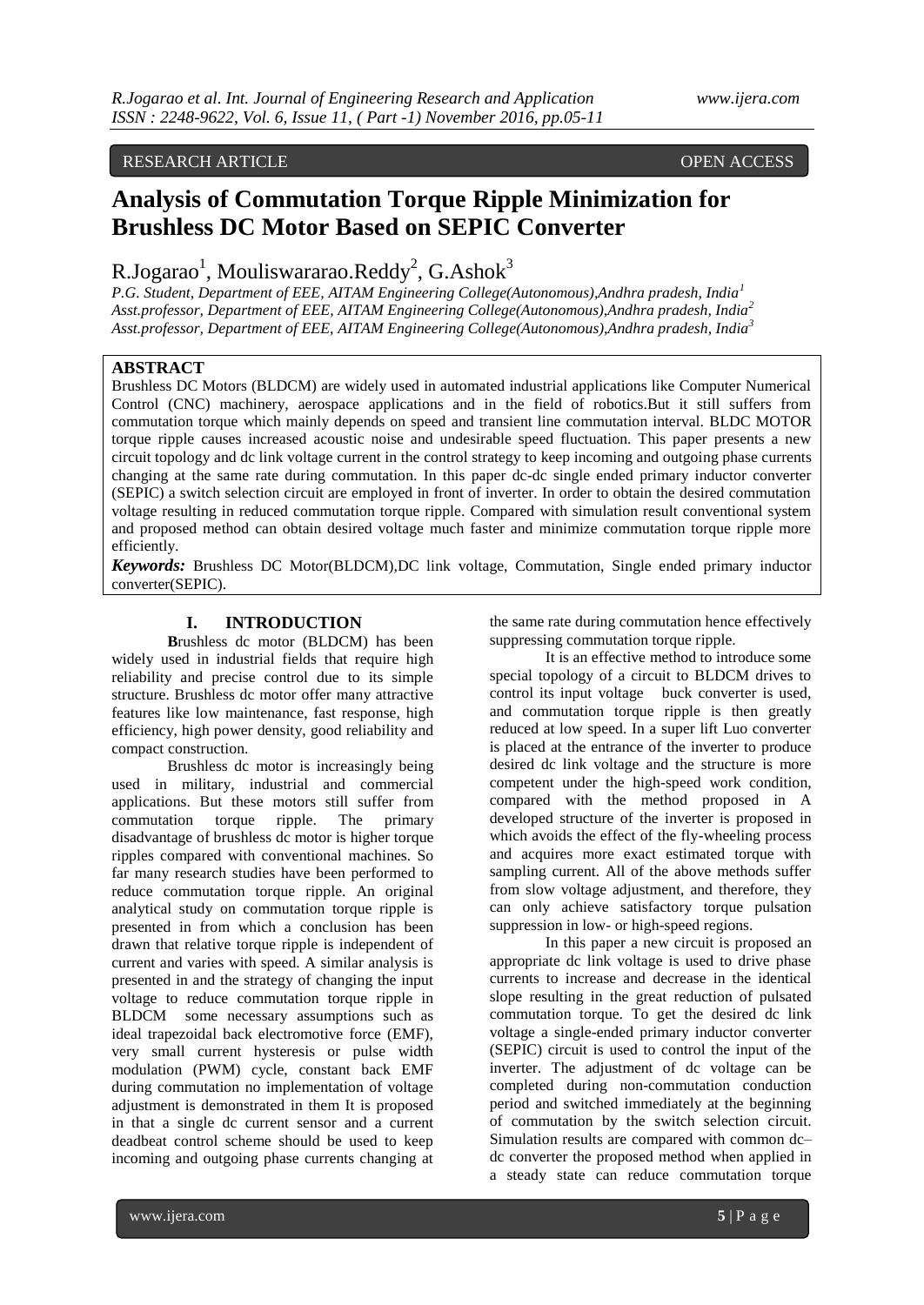ripple both at high and low speeds with much faster dc voltage regulation.

## **II. MATHEMATICAL MODEL OF BLDC MOTOR DRIVE SYSTEM**

A 3 phases, 4 poles, Y connected trapezoidal back-EMF type BLDC is modeled. Trapezoidal back-EMF is referring that mutual inductance between stator and rotor has trapezoidal shape. Therefore a b c phase variable model is more applicable than d-q axis. With the intention of simplifying equations and overall model the following.

Assumptions are made:

- Magnetic circuit saturation is ignored.
- Stator resistance, self and mutual inductance of all phases are equal and constant.
- Hysteresis and eddy current losses are eliminated.
- All semiconductor switches are ideal. The electrical and mechanical

mathematical equations of BLDC are: Phase voltage equations of BLDC motor

$$
V_a = Ri_a + (L - M) \frac{di_a}{dt} + E_a \dots \dots \dots \dots \dots \dots \dots \dots \dots \dots \dots (2.1)
$$

$$
V_b = Ri_b + (L - M) \frac{di_b}{dt} + E_b \dots \dots \dots \dots \dots \dots \dots \dots \dots \dots \dots (2.2)
$$

$$
V_c = Ri_c + (L - M) \frac{di_c}{dt} + E_c \dots \dots \dots \dots \dots \dots \dots \dots \dots \dots (2.3)
$$

#### Back emf equations of BLDC motor

( )......... .......... .......... .......... .......... .( 2 .4 ) *a e m e E K F*

)......... .......... .......... .......... ...( 2 .5 ) 3 2 ( *<sup>b</sup> <sup>e</sup> <sup>m</sup> <sup>e</sup> E K F* 4 

$$
E_c = K_e \omega_m F (\theta_e - \frac{m}{3}) \dots \dots \dots \dots \dots \dots \dots \dots \dots \dots \dots \dots \dots \dots (2.6)
$$

Torque equations are each phase of BLDC motor

$$
T_a = K_i i_a F(\theta_e)
$$
................. ................. ................. ... (2.7)

.......... .......... .......... ......( 2 .8 ) 3 2 *<sup>b</sup> <sup>t</sup> <sup>b</sup> <sup>e</sup> T K i F*

.......... .......... .......... .......( 2 .9 ) 3 4 *c t c e T K i F*

## Electromagentic torque equation BLDC motor

.......... .......... .......... .......... .....( 2 .10 ) *e a a c T T T T* .......... .......... .......... .......... .( 2 .11 ) 2 2 *d d T T J m m e l* 

*dt dt* .......... .......... .......... .......... .......... .......... ....( 2 .12 ) 2 *e m p* 

$$
\omega_m = \frac{d\theta_m}{dt}
$$
................. *........* ................. *........* ................. *........* (2.13)

#### **III. ANALYSIS OF TORQUE DURING COMMUTATION INTERVAL**



**Fig3.1:** Block diagram BLDCM drive system

The commonly used commutation in 3 phase BLDC motor is the six-step, in which each phase voltage is energized for interval of 120 degree electrical according to therotor electrical position. At any sector, only one phase is energized as positive and one of the other phases is energized as negative in order to maintain a current path. For control the BLDC motor a typical 3 phase full bridge will be used to drive the motor.

For the analysis of commutation time, the commutations of the current through two phases are to be considered. Phase A will be switched off, and the phase B will replace the A phase and the third phase C will remain conducting.

In this analysis the commutation from phase A to phase B will be considered. The current transfer happens during the six-step, since A phase switch is ON while B phase switch will be OFF, and the third phase switch will remain conducting. In this analysis the transition of conduction from Phase A(+)/C(−) to B(+)/C(−) will be considered as shown in figure 3.1. In this case the phase A is the de-energized phase and phase B will be the incoming energized phase and phase C is the conducting phase.

The BLDCM has three stator windings and permanent magnets on the rotor. Its voltage equation of three windings with phase variables is

$$
\begin{bmatrix} u_A \\ u_B \end{bmatrix} = \begin{bmatrix} R & 0 & 0 \end{bmatrix} \begin{bmatrix} i_A \\ i_B \end{bmatrix} + \begin{bmatrix} L & 0 & 0 \end{bmatrix} \begin{bmatrix} i_A \\ i_B \end{bmatrix} + \begin{bmatrix} e_A \\ e_B \end{bmatrix} + \begin{bmatrix} U_{00} \\ U_{00} \end{bmatrix}
$$
  
\n
$$
\begin{bmatrix} u_B \\ u_C \end{bmatrix} = \begin{bmatrix} 0 & R & 0 \end{bmatrix} \begin{bmatrix} i_B \\ i_B \end{bmatrix} + \begin{bmatrix} 0 & 0 & 0 \end{bmatrix} \begin{bmatrix} d \\ -i_B \end{bmatrix} + \begin{bmatrix} i_B \\ i_B \end{bmatrix} + \begin{bmatrix} U_{00} \\ U_{00} \end{bmatrix}
$$
  
\nthe electromagnetic torque is  
\n
$$
\begin{aligned}\ne_A i_A + e_B i_B + e_C i_C \\
\end{aligned}
$$

 $\Omega$ 

 $=$ 

*e*

*T*

.......... .......... .......... .......( 3 .2 )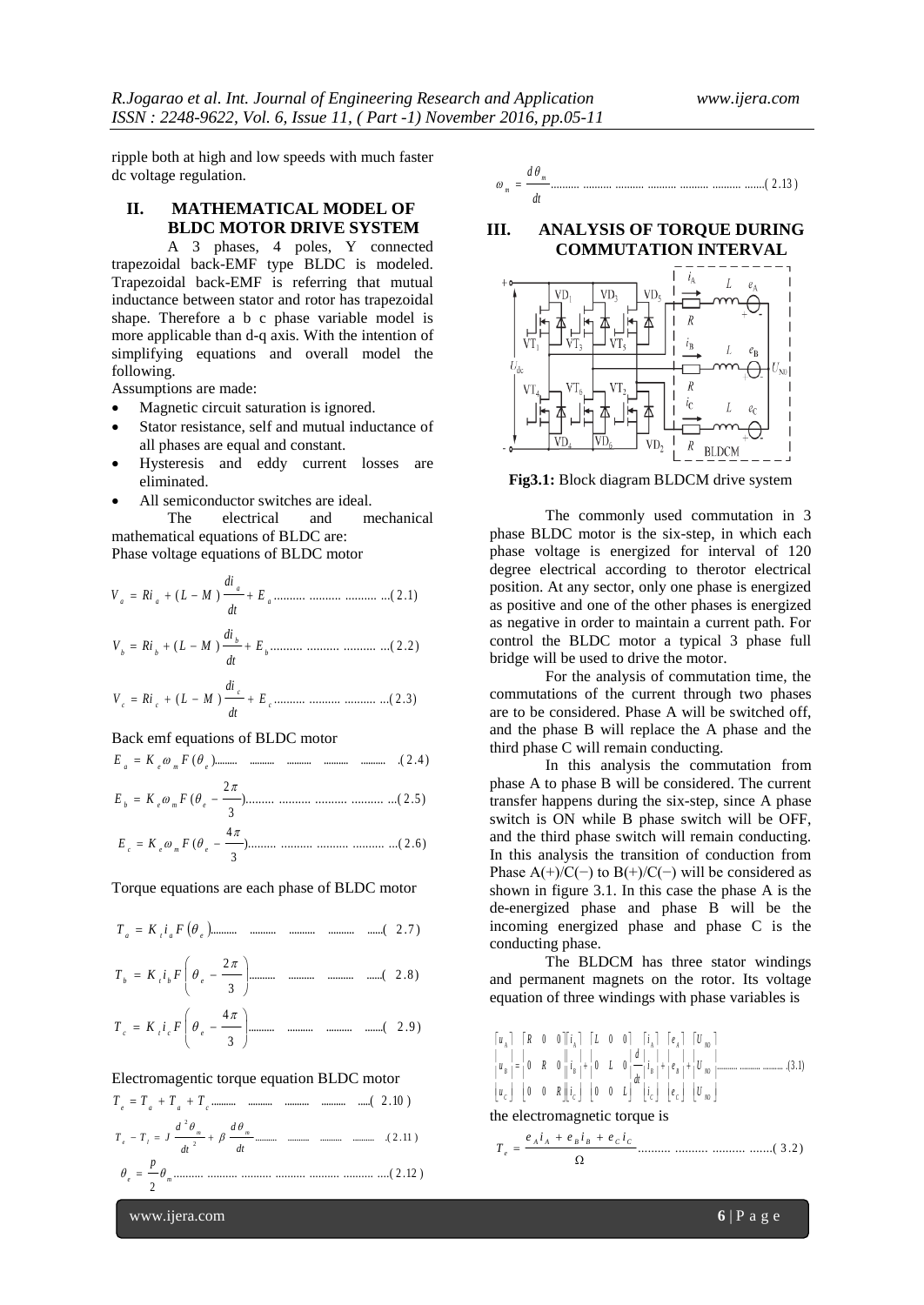Where  $U_{NQ}$  is the neutral point-to-ground voltage,  $u_A$ ,  $u_B$  and  $u_C$  are the terminal phase voltages with respect to the power ground,  $i_A$ ,  $i_B$  and  $i_C$  are phase currents,  $e_A$ ,  $e_B$  and  $e_c$  are trapezoidal back EMFs,  $L = L_s - M$  is the equivalent inductance of phase windings, *L*s and *M*  are self-inductance and mutual inductance, respectively, *R* is the resistance of the phase windings, and  $\Omega$  is the speed of the rotor.

According to (3.2), to produce a steady electromagnetic torque, the sum of ,  $e_{A}i_{A}$ ,  $e_{B}i_{B}$ , and  $e_{C}i_{C}$  has to be constant as far as a certain speed is concerned. It implies that rectangular phase currents are needed, which should be in phase with the corresponding back EMF. phase windings, the actual phase currents, instead of the desired rectangular form, are in a trapezoidal form with a finite rise time. In fact, the different slopes of incoming and outgoing phases have a direct influence on the commutation torque, which can be illustrated using the following analysis. For this analysis, the commutation of the current from phase A to phase B is considered. this current transfer is done by switching off  $VT_1$  and switching on  $VT_3$ , with  $VT_2$  remaining on. With only a very small period of PWM, the current through the winding of the motor between commutations is regarded to be constant and equal to  $I_{\rm m}$ . It implies that the initial Due to the nonzero inductance of the stator values of  $i_A = -i_C = I_m$  and  $i_B = 0$  are known at the beginning of commutation.



**Fig3.2:** Equivalent circuit during commutation interval

The equivalent circuit during commutation is shown in Fig.3.1. According to Fig. 3.2, switch  $K_1$  is off and  $K_2$  is on at point 1 before commutation begins. During commutation,  $K_1$  is switched on. Because  $i_A$  flows through the freewheeling diode  $VD_4$ ,  $K_2$  is switched on at point 2, and when the commutation is over,  $K_1$  is on and

 $K_2$  is switched on at point 3 (suspended).  $K_1$  and  $K_2$ stand for the MOSFETs carrying on PWM modulation when turned on.

Considering very short duration of commutation, back EMFs are supposed to be constant during commutation. Then, the voltage initial values at the beginning of commutation can be drawn as follows  $u_A = 0$ ;  $u_B = U_{ac}$ ;  $u_C = 0$ ;

 $e_A = E_m$ ;  $e_B = E_m$ ; and  $e_C = -E_m$  Then, the

voltage equation (3.1) can be rewritten as *R i <sup>L</sup> <sup>e</sup> <sup>U</sup>* .......... .......... .......... .......... (3 .3) 0 0 *C dt C NO di dt B NO di dc B dt A NO di A R i <sup>L</sup> <sup>e</sup> <sup>U</sup> <sup>U</sup> R i <sup>L</sup> <sup>e</sup> <sup>U</sup> C B A*

The neutral point voltage can be solved as follows:

( )......... .......... .......... .......... .......... .........( 3 .4 ) 3 1 *NO dc m U U E*

The electromagnetic torque before commutation is

.......... .......... .......... .......... .....( 3 .5 ) 2 *A A B B C C m m e pre e i e i e i I E T*

When the frequency of PWM is high and the PWM period is much shorter than the electrical time constant *L/R*, the effect of *R* can be neglected. Then, the slopes of phase currents are approximately drawn by



**Fig. 3.3** Current behavior during commutation

a)  $U_{ac} > 4 E_{m}$ ,  $t_{f} > t_{i}$ b)  $U_{ac} < 4E_m$ ,  $t_f < t_i$  $c) U_{dc} = 4 E_m, t_f = t_g$ 

The time taken for  $i_A$  to vanish from the initial value  $I_m$  is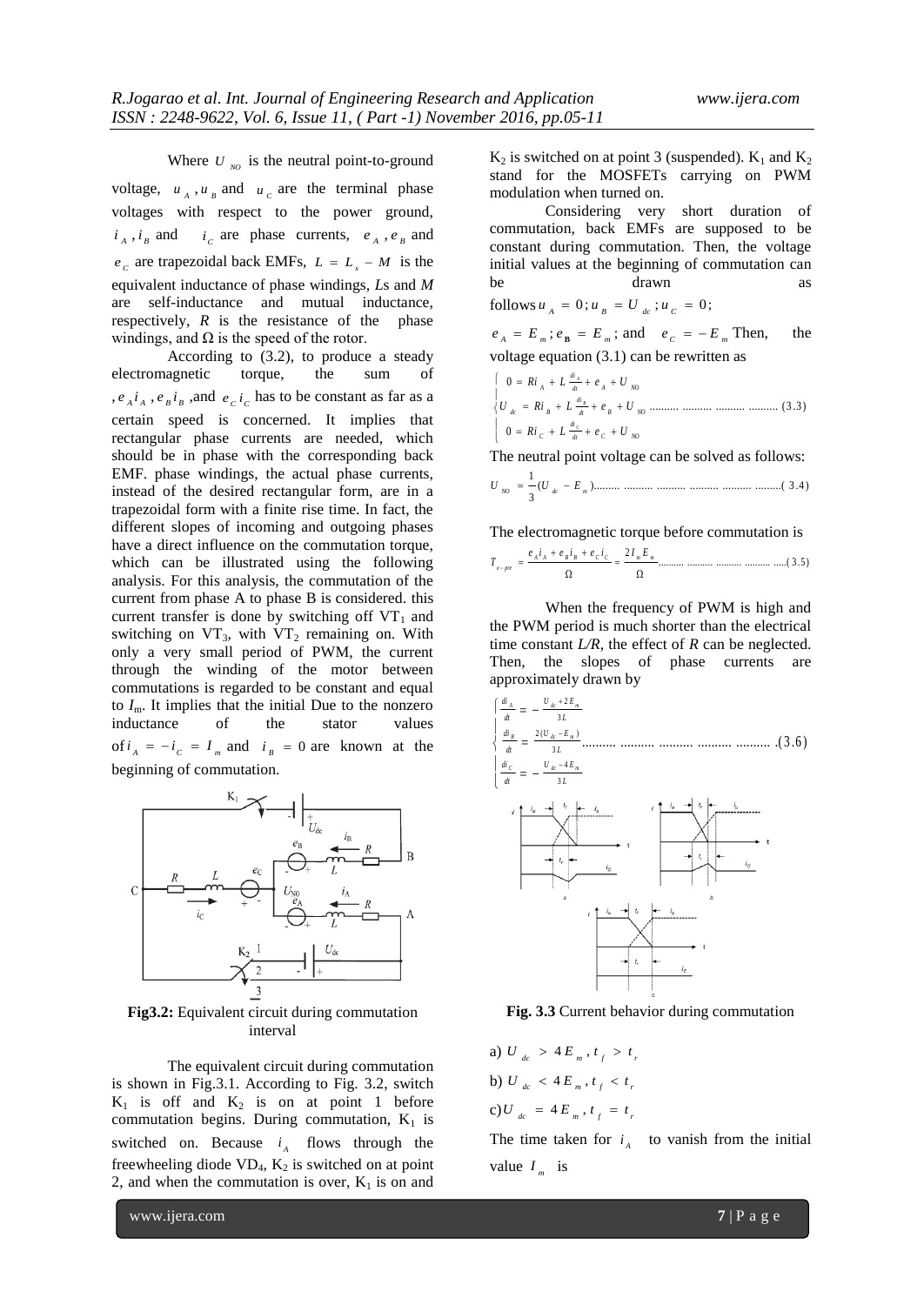$$
t_{f} = \frac{3\,II_{m}}{U_{dc} + 2\,E_{m}}
$$
................. ................. ....... (3.7)

The time taken for  $i_{B}$  to increase from 0 to  $I_{m}$  is

.......... .......... .......... .......... .......... ...( 3 .8 ) 2 ( ) 3 *dc m m r U E LI t* 

According to  $(3.2)$ ,  $(3.6)$ , and  $i_A + i_B + i_C = 0$ during commutation, the electromagnetic torque can be calculated as

.......... .......... .......... .......... ....( 3 .9 ) 3 2 4 *t L U E I E T dc m m m e com*

The relative torque ripple is given by

.......... .......... .......... .......... ..( 3 .10 ) 3 4 *t L U E T T T dc m e e com e pre* 

According to  $(3.2)$  and  $(3.6)$ – $(3.10)$ , the following conclusions can be drawn.

- 1) If  $U_{ac} > 4E_m$ ,  $t_f > t_r$  and the torque keeps increasing during commutation.
- 2) If  $U_{ac} < 4E_m$ ,  $t_f < t_r$ , and the torque keeps decreasing during commutation.
- 3) If  $U_{ac} = 4E_m$ ,  $t_f = t_r$  and the torque is constant during commutation.

The current behaviors with different speeds are shown in Fig.3.3

As can be seen in (3.6), the slopes of the currents during commutation depend on the dc link voltage  $U_{dc}$  and the maximum value of back EMF  $E_m$ .  $E_m$  is proportional to speed and considered constant during commutation.  $U_{dc}$  is generally invariable due to uncontrollable rectification. Consequently,  $U_{dc} = 4E_m$  cannot always be satisfied during speed adjustment, which leads to significant torque pulsation. In (3.10), the torque rippleduring commutation is proportional to *\U*  $_{dc}$  −4 $E$ <sub>*m*</sub> | and the closer *U*  $_{dc}$  is to 4 $E$ <sub>*m*</sub> at the commutation interval, the little the torque ripple becomes. In this paper, a new circuit topology is proposed, which can reduce commutation torque pulsation by keeping  $U_{dc}$  close to  $4E_m$  during commutation.

# **IV. PROPOSED METHODS FOR TORQUE RIPPLE MINIMIZATION**

An adjustable dc link voltage is required tomaintain  $U_{ac} = 4E_m$  to avoid the commutation torque pulsation. In this paper, a SEPIC converter with a switchover MOSFET is used to implement

the dc link voltage adjustment, as can be seen in Fig.4.1



**Fig4.1:** Configuration of BLDCM driving system with a SEPIC converter

In Fig.4.1,  $S_1$ ,  $S_2$ , and  $S_3$  are all power MOSFETs. By operating  $S_1$  appropriately, the energy storage components (i.e.,  $L_1$ ,  $L_2$ ,  $C_1$ , and  $C<sub>2</sub>$ ) of the SEPIC converter can be adjusted to get the desired output voltage  $S_2$  and  $S_3$  are switchover power MOSFETs used for choosing between the input of inverter  $U_s$  and the output voltage of the SEPIC converter  $U_0$ , which can be calculated as

SEPIC converter design parameters are

.......... .......... .( 4 .1) 2 2 (1 ) 2 1 (1 ) 0 1 *I f DU I f D D DU I f U D L in S in S in* .......... .......... .......... .......... .....( 4 .2 ) 2 (1 ) 0 *I f U D L o* 

$$
U_0 = \frac{D}{1 - D} U_3 \dots \dots \dots \dots \dots \dots \dots \dots \dots \dots \dots \dots (4.3)
$$

Where *D* is the duty ratio under the operation of  $S_{1}$ .

When the iron losses are not taken into account,  $E_m$  is proportional to speed, i.e.,

 .......... .......... .......... .......... ........( 4 .4 ) *m e E K*

where  $K_e$  is the back EMF coefficient

Then, the duty ratio of  $S_1$  for satisfying  $U_0 = 4 E_m$  can be calculated by

$$
D = \frac{4K_{\epsilon}\Omega}{U_{s} + 4K_{\epsilon}\Omega}
$$
............ ....... ....... ....... ....... ....... ....... ....... (4.5)

According to (4.3), the duty ratio of  $S<sub>1</sub>$  corresponding to the desired dc link voltage can be estimated by measuring the motor speed. To achieve an immediate change of the input voltage of inverter,  $S_2$  and  $S_3$  are required to be complementary to each other. At the beginning of every commutation,  $S_2$  is switched off, and  $S_3$  is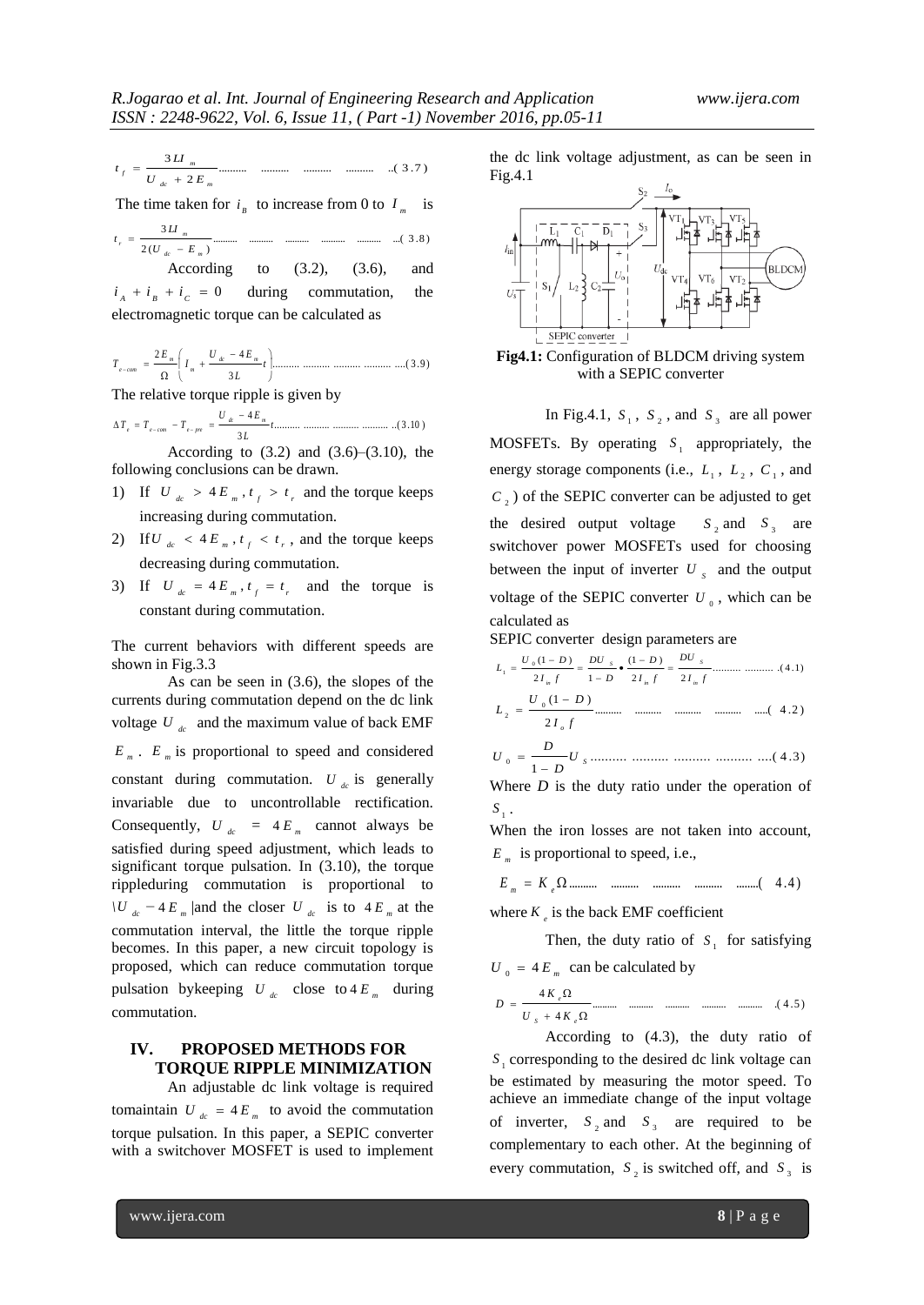on. The SEPIC converter stops adjusting, and the output voltage remains constant. Once commutation is over,  $S_2$  is switched on and  $S_3$  is off. The SEPIC converter begins regulating again, and its output voltage will reach the expected value before the next commutation. It should be noted that theoretically, the SEPIC converter can finish adjusting during 1/6 electrical cycle with enough energy storage, even if the speed is very high in the steady state. However, as far as the speed step is concerned, the converter generally fails to respond fast enough due to its significant inertia. As a result, when the speed varies significantly, the system needs some time to get the steady state.

BLDC Motor has the following constants and ratings

Pole=4, V=30, R=0.7Ω, L=2.72mH, M=1.5mH,  $K_e = 0.5128, K_t = 0.049, J = 0.0002$ SEPIC Converter Parameters L<sub>1</sub>=0.9375mH,L<sub>2</sub>=32 $\mu$ H,C<sub>1</sub>=32 $\mu$ F,C<sub>2</sub>=32 $\mu$ F





**Fig: 4.2** MATLAB Simulation circuit for Mathematical model BLDC motor with SEPIC converter



**Fig: 4.3** MATLAB Simulation inverter circuit



**Fig: 4.4** MATLAB Simulation SEPIC converter

#### **V. SIMULATION RESULTS**

To verify the results of the proposed strategy in simulations. Three phase BLDC motor during transient state without SEPIC converter at an input voltage 30 V (DC)

Torque waveform of three phase BLDC without SEPIC converter at an input voltage 30 V (DC), the DC link output voltage of the BLDC motor, when normal condition input voltage 30V is given to the motor, during the commutation the output voltage of the SEPIC converter will be applied to motor; hence the torque ripple is greatly reduced.



**Fig: 5.1** Electromagnetic torque during commutation interval without SEPIC converter



**Fig 5.2** Back emf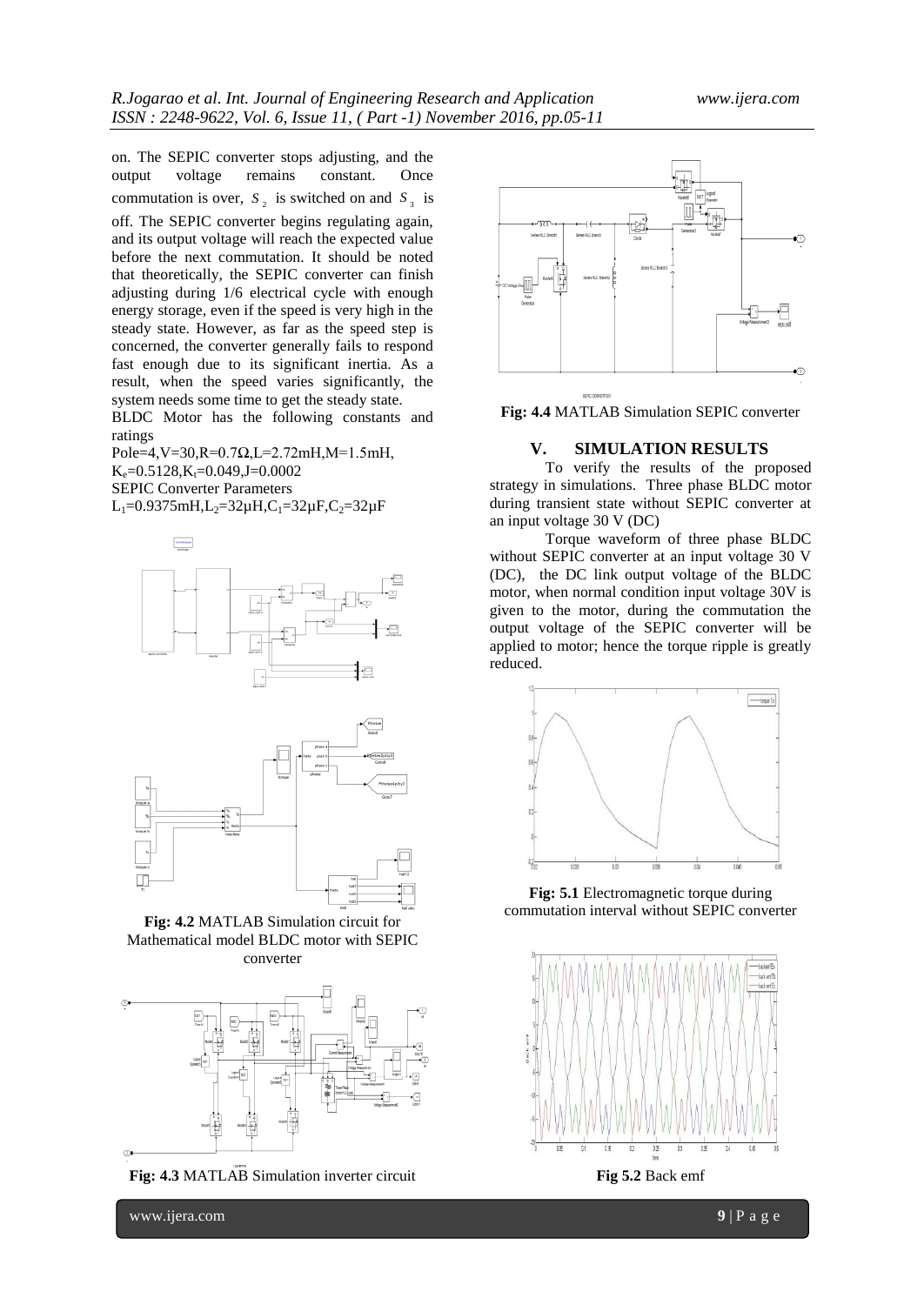

**Fig:** 5.3 Dc link voltage  $U_{dc}$ 



**Fig: 5.4** Inverter output voltage with SEPIC Converter



**Fig 5.5** Electromagnetic torque during commutation interval with SEPIC Converter

#### **VI. CONCLUSION**

A circuit topology and control strategy has been proposed to suppress commutation torque ripple of BLDCM in this work. A SEPIC converter is placed at the input of the inverter, and the desired DC link voltage can be achieved by appropriate voltage switch control. No exact value of the commutation interval *T* is required, and the proposed method can reduce commutation torque ripple effectively within a wide speed range and load. The simulated results show the improved performance of reduction of torque ripple.

#### **REFERENCES**

[1]. Tingna Shi, YuntaoGuo, Peng Song, and Changliang Xia," ANew Approach of Minimizing Commutation Torque Ripple for Brushless DC Motor Based on DC–DC Converter," IEEE Trans. Ind.

Electron.,Oct( 2010), Vol. 57, No. 10, 3483–3490.

- [2]. G. J. Su and J. W. Mckeever, "Low-cost sensorless control of brushless DC motors with improved speed range," IEEE Trans. *Power Electron.*, vol. 19, no. 2, pp. 296– 302, Mar. 2004.
- [3]. C. Xia, Z. Li, and T. Shi, "A control strategy for four-switch threephase brushless dc motor using single current sensor," *IEEE Trans. Ind.Electron.*, vol. 56, no. 6, pp. 2058–2066, Jun. 2009.
- [4]. R. Carlson, L.-M. Milchel, and J. C. Fagundes, "Analysis of torque ripple due to phase commutation in brushless dc machines," *IEEE Trans. Ind. Appl.*, vol. 28, no. 3, pp. 632–638, May/Jun. 1992.
- [5]. Y. Liu, Z. Q. Z hu, and D. Howe, "Commutation torque ripple minimizationin direct-torque-controlled PM brushless dc drives," *IEEE Trans. Ind. Electron.*, vol. 43, no. 4, pp. 1012–1021, Jul./Aug. 2007
- [6]. Y. S. Jeon, H. S. Mok, G. H. Choe, D. K. Kim and J. S. Ryu, "A new simulation model of BLDC motor with real back EMF waveform", IEEE CNF. On Computer and Power Electronics, 2000. COMPEL 2000. Pp.217- 220, July 2000.
- [7]. Wonbok Hong, Wootaik Lee, Byoung-Kuk Lee, "Dynamic simulation of brushless DC motor drives considering phase commutation for automotive applications", Electric Machines & Drives Conference, 2007. IEMDC '07. IEEE International, 3-5 May 2007, Antalya, Turkey.
- [8]. K.-Y. Nam,W.-T. Lee, C.-M. Lee, and J.- P. Hong, "Reducing torque ripple of brushless DC motor by varying input voltage," *IEEE Trans. Magn.*, vol. 42, no. 4, pp. 1307–1310, Apr. 2006.
- [9]. X. F. Zhang and Z. Y. Lu, "A new BLDC motor drives method based on BUCK converter for torque ripple reduction," in *Proc. IEEE Power Electron. Motion Control, Conf.*, 2006, pp. 1–4.
- [10]. M. Veerachary, "Power tracking for nonlinear PV sources with coupled inductor SEPIC converter," *IEEE Trans. Aerosp. Electron. Syst.*, vol. 41, no. 3, pp. 1019–1029, Jul. 2005.
- [11]. Song J.-H., and Choy I., "Commutation torque ripple reduction in brushless dc motor drives using a single dc current sensor," IEEE Trans. Power Electron.,Mar(2004) Vol.19, No.2,312– 319.